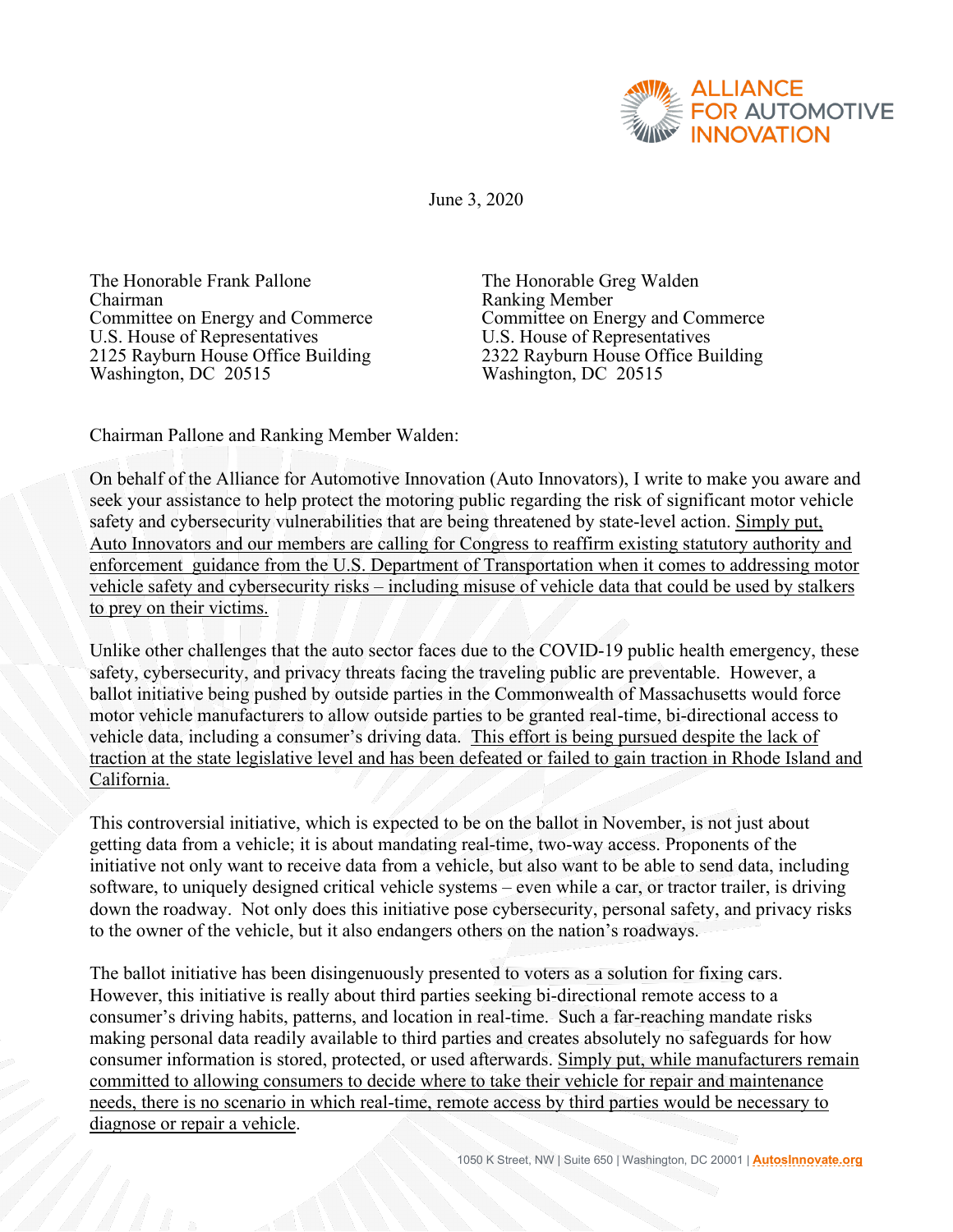Each year, automakers spend millions of dollars to take the steps needed to protect consumer information. However, if the Massachusetts ballot initiative passes, third parties will have real-time, bidirectional remote access to consumer driving data and vehicle systems. In fact, the ballot initiative stipulates that, as of January 2021 (Model Year 2022), no vehicles with an operational telematics system in Massachusetts can be sold unless they conform to the bi-directional data access requirement.

Attached you will find a background document that explains the direct conflict between the Massachusetts ballot initiative and both the traditional federal authorities pursuant to the Motor Vehicle Safety Act and the well-established enforcement guidance from the U.S. Department of Transportation that outline steps that automakers are expected to make when it comes to reducing or eliminating vehicle safety or cybersecurity vulnerabilities.

Due to the unique conflicts that automakers are faced with, Congress should act to reaffirm NHTSA's statutory authority and enforcement guidance to protect the motoring public by temporarily establishing a limited five-year preemption regarding access to telematics data that could compromise vehicle safety due to actions at the state level. A five-year preemption provision would enable Congress and NHTSA to work on a longer term solution to ensure that new cybersecurity, privacy and public safety risks are not created.

With your key role on a Committee of jurisdiction, we look forward to following up with you in the coming weeks to schedule a meeting to explain the risks that the traveling public faces under this proposed ballot initiative. With your help, we trust that Congress can affirm the traditional responsibilities that automakers have when it comes to reducing or eliminating such risks.

Sincerely.

David Schwietert Chief Policy Officer

Cc: All Members of the Committee on Energy and Commerce

Enclosure

## *About the Alliance for Automotive Innovation*

*Formed in 2020, the Alliance for Automotive Innovation is the singular, authoritative and respected voice of the automotive industry. Focused on creating a safe and transformative path for sustainable industry growth, the Alliance for Automotive Innovation represents the manufacturers producing nearly 99 percent of cars and light trucks sold in the U.S. The newly established organization, a combination of Global Automakers and Alliance of Automobile Manufacturers, is directly involved in regulatory and policy matters impacting the light-duty vehicle market across the country. Members include U.S. operations of international motor vehicle manufacturers, original equipment suppliers, technology and other automotive-related companies and trade associations. The Alliance for Automotive Innovation is headquartered in Washington, DC, with offices in Detroit, MI and Sacramento, CA.*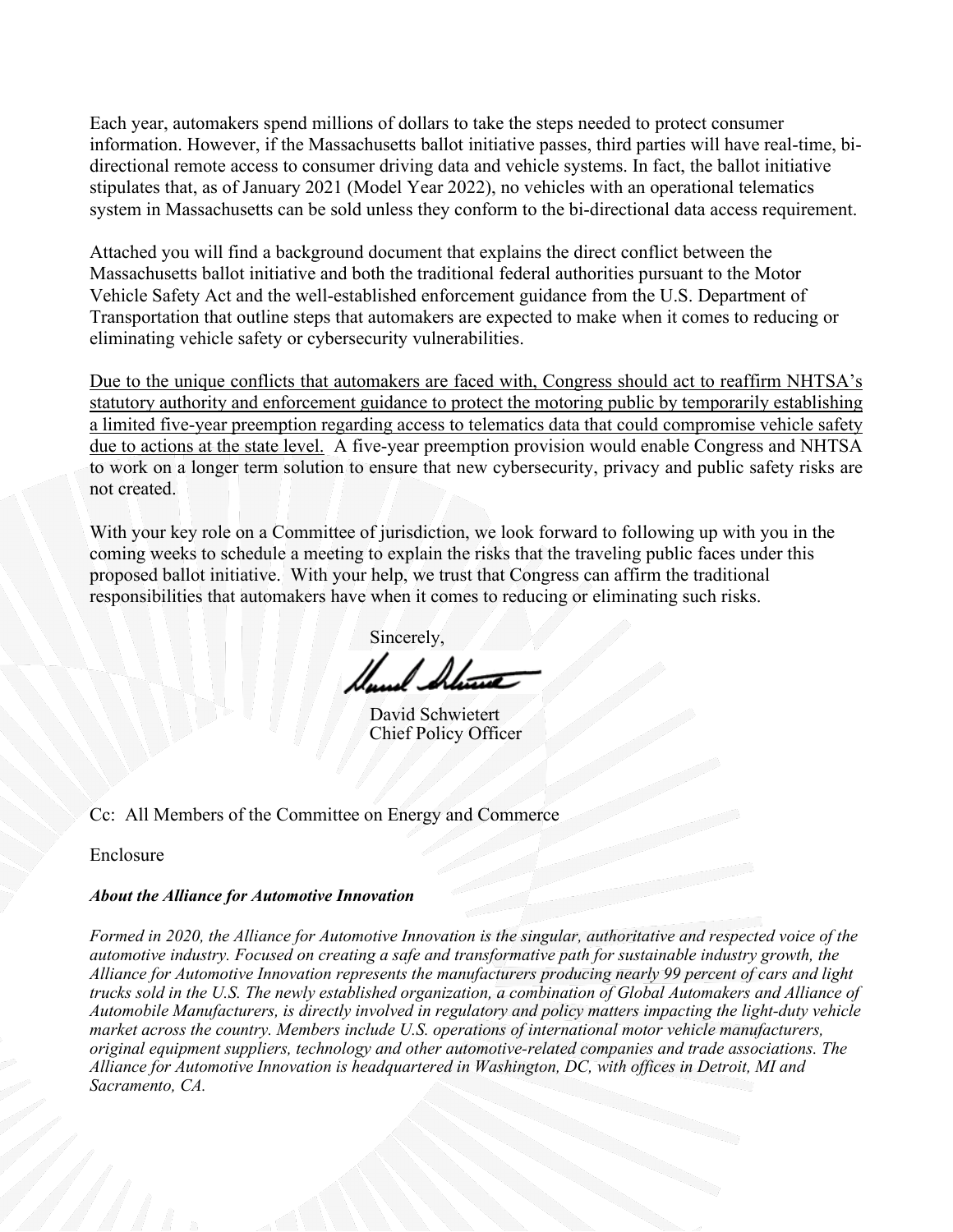## **THE CASE FOR FEDERAL PREEMPTION OF STATE LAWS MANDATING OPEN ACCESS TO VEHICLE SOFTWARE**

In a 2015 Report to Congress, NHTSA identified the emerging challenges presented by the increased use of electronics and software to control critical functions in motor vehicles.<sup>[1](#page-2-0)</sup> NHTSA noted:

"In addition to the challenges regarding electronic components and their ability to function reliably in spite of their complex interactions, NHTSA believes there could also be increasing challenges with regard to the ability of these systems to remain free of unauthorized access or malicious attacks."

The Report noted that there were no automotive-specific cybersecurity standards at the time when the Report was written, but that there were important lessons to be learned from the cybersecurity experience of other industries. The first category identified by NHTSA for priority review was "to harden the design of automotive electronic systems and networks such that it would be difficult for malicious attacks to take place in newer generation systems."[2](#page-2-1)

NHTSA identified possible entry points for malicious software on the vehicle, such as the On-Board Diagnostic (OBD)-II port, Universal Serial Bus (USB) ports, CD/DVD players; short range wireless interfaces, such as Bluetooth, Wi-Fi, or Dedicated Short Range Communications (DSRC); and long-range wireless interfaces such as cellular or satellite-based connectivity to the vehicle.<sup>[3](#page-2-2)</sup>

The Report identified several potential solutions to these vulnerabilities, most of which involved strict limits and controls over access to these physical interfaces.

In 2016, NHTSA explicitly warned that software installed in motor vehicles presents unique safety risks, because software often interacts with a motor vehicle's critical control functions, such as braking, steering or acceleration.<sup>[4](#page-2-3)</sup> NHTSA raised particular concerns about the fact that those critical control functions can be substantially altered by after-market updates. The agency cautioned:

"… [I]f software (whether or not it purports to have a safety-related purpose) creates or introduces an unreasonable safety risk to motor vehicle systems, then that safety risk constitutes a defect compelling a recall."[5](#page-2-4)

 NHTSA instructed vehicle manufacturers to take steps to mitigate the risks of foreseeable software failures, and pledged to use the full array of enforcement authorities available to the agency to ensure that manufacturers step up to this responsibility.

Shortly thereafter, NHTSA published a report recommending best practices for protecting against cybersecurity risks to safe motor vehicle operation, which compliments the work of the Auto ISAC.<sup>[6](#page-2-5)</sup> First among

<span id="page-2-1"></span><span id="page-2-0"></span><sup>1</sup> NHTSA. (2015, December). Electronic systems performance in passenger motor vehicles: Report to Congress. <sup>2</sup> Id. at 18.

<span id="page-2-2"></span> $3$  Id.

<span id="page-2-3"></span><sup>4</sup> NHTSA Enforcement Guidance Bulletin 2016–02: Safety-Related Defects and Automated Safety Technologies, 81 Fed. Reg. 65705, 65709 (September 23, 2016)

<span id="page-2-4"></span> $5$  Id.

<span id="page-2-5"></span><sup>&</sup>lt;sup>6</sup> National Highway Traffic Safety Administration. (October, 2016). Cybersecurity best practices for modern vehicles. (Report No. DOT HS 812 333).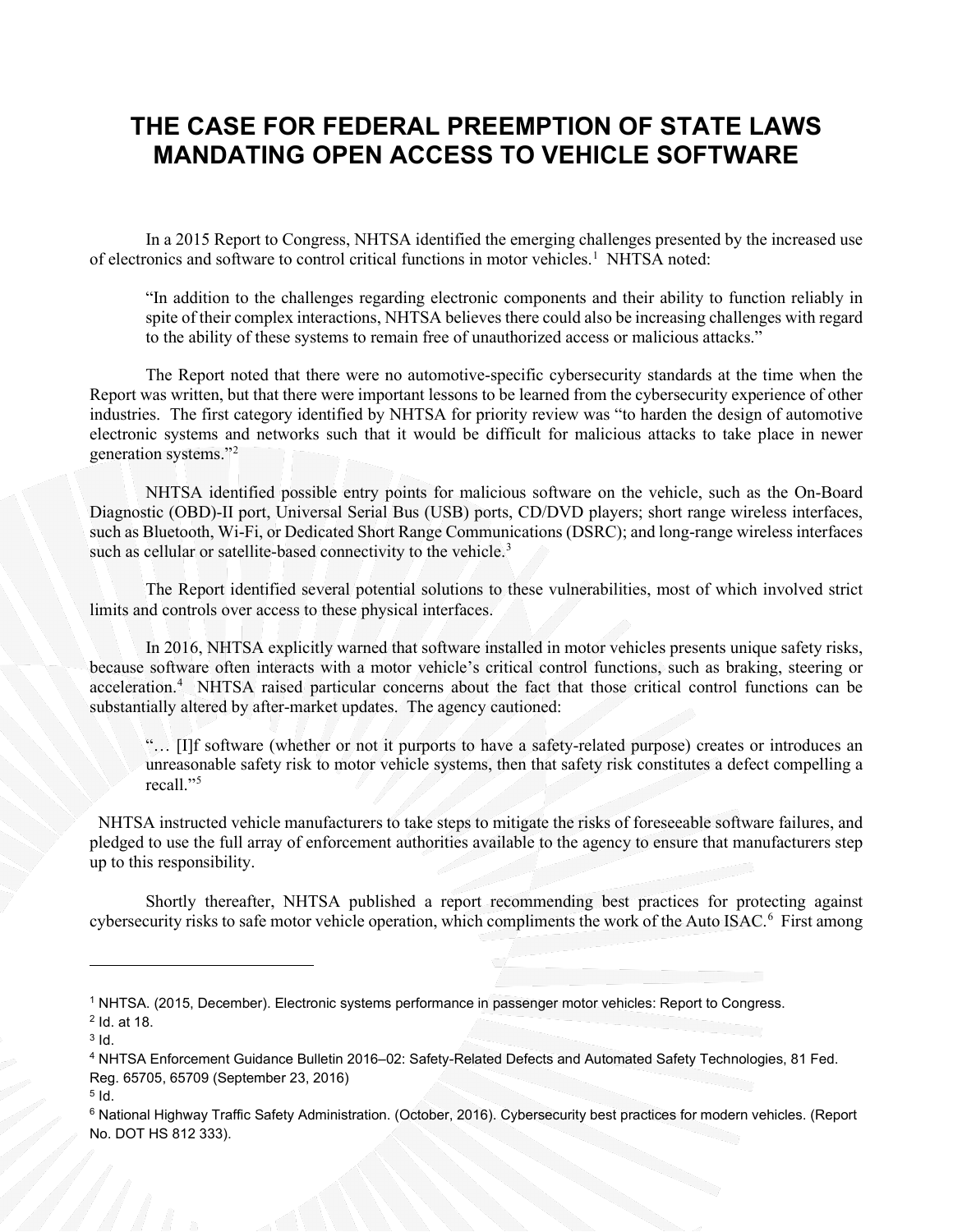several recommendations was to take explicit steps to design vehicle systems to be free of unreasonable risks from potential cybersecurity threats and vulnerabilities through the entire life-cycle of the vehicle.

Under the category of "Fundamental Vehicle Cybersecurity Protections," the first recommended practice is to limit access to Electronic Control Units (ECUs) in vehicles to authorized privileged users.[7](#page-3-0) With respect to the need to access ECUs and other vehicle systems for diagnostic purposes, NHTSA cautioned:

"Diagnostic features should be limited as much as possible to a specific mode of vehicle operation which accomplishes the intended purpose of the associated feature. **Diagnostic operations should be designed to eliminate or minimize potentially dangerous ramifications if they are misused or abused outside of their intended purposes.**"[8](#page-3-1) (emphasis added)

Additional recommendations were to limit the ability for a third party to modify firmware, $9$  to limit access to network servers through vehicle ports,<sup>[10](#page-3-3)</sup> use segmentation and isolation techniques in vehicle architecture design to control pathways to critical systems,<sup>[11](#page-3-4)</sup> and to control internal vehicle communications about critical safety messages to deter interfacing between insecure aftermarket devices and vehicle networks.<sup>[12](#page-3-5)</sup>

**With respect to serviceability, NHTSA noted the need for third party repair services to be able to have access to certain vehicle systems to provide service, but cautioned that such access must be balanced with strong cybersecurity protections to ensure public safety**. [13](#page-3-6)

In the context of the rapidly emerging market for automated driving systems in vehicles, which are particularly vulnerable to cybersecurity risks, NHTSA addressed the need for designing components to minimize safety risks from cybersecurity threats and vulnerabilities.<sup>[14](#page-3-7)</sup> A year later, the Department of Transportation reiterated that it is the responsibility of vehicle manufacturers and other stakeholders to manage cyber risks in designing automated driving systems in vehicles.[15](#page-3-8) **More recently, DOT announced that NHTSA is conducting research to promote a layered approach to cybersecurity by focusing on a vehicle's entry points, both wireless and wired, which could be potentially vulnerable to a cyber-attack, in anticipation of updating its 2016 Cybersecurity best practices**. [16](#page-3-9)

Against these strong warnings from NHTSA, the State of Massachusetts will have an initiative on the ballot in November 2020 to require auto manufacturers to grant third parties *bidirectional access* to vehicle systems in real-time, even when the vehicle is being driven. This means that a third party could not only download information from a vehicle (which is already permitted), but could also upload unauthorized information, including software, into the vehicle that could compromise the safety of critical systems such as braking, steering and acceleration. This initiative , which would take effect in January 2021, extends beyond light duty vehicles to include tractor-trailers and other heavy-duty vehicles, will jeopardize the safety and the security of the motoring public and those who share the street with motor vehicles, including pedestrians, bicyclists and other micromobility riders.

<span id="page-3-7"></span><sup>14</sup> Automated Driving Systems 2.0: A Vision for Safety (September 2017)(Report No. DOT HS 812 442) at 11.

<span id="page-3-8"></span><sup>15</sup> Automated Vehicles 3.0: Preparing for the Future of Transportation (October 2018) at 32.

<span id="page-3-9"></span><sup>16</sup> Automated Vehicles 4.0: Ensuring American Leadership in Automated Vehicle Technologies (January 2020) at 18.

<span id="page-3-0"></span><sup>7</sup> Id. at 17.

<span id="page-3-1"></span><sup>8</sup> Id. at 17.

<span id="page-3-2"></span><sup>9</sup> Id. at 18.

<span id="page-3-3"></span><sup>10</sup> Id. at 19.

<span id="page-3-4"></span><sup>11</sup> Id. at 19.

<span id="page-3-5"></span><sup>12</sup> Id. at 19.

<span id="page-3-6"></span><sup>13</sup> Id. at 21.